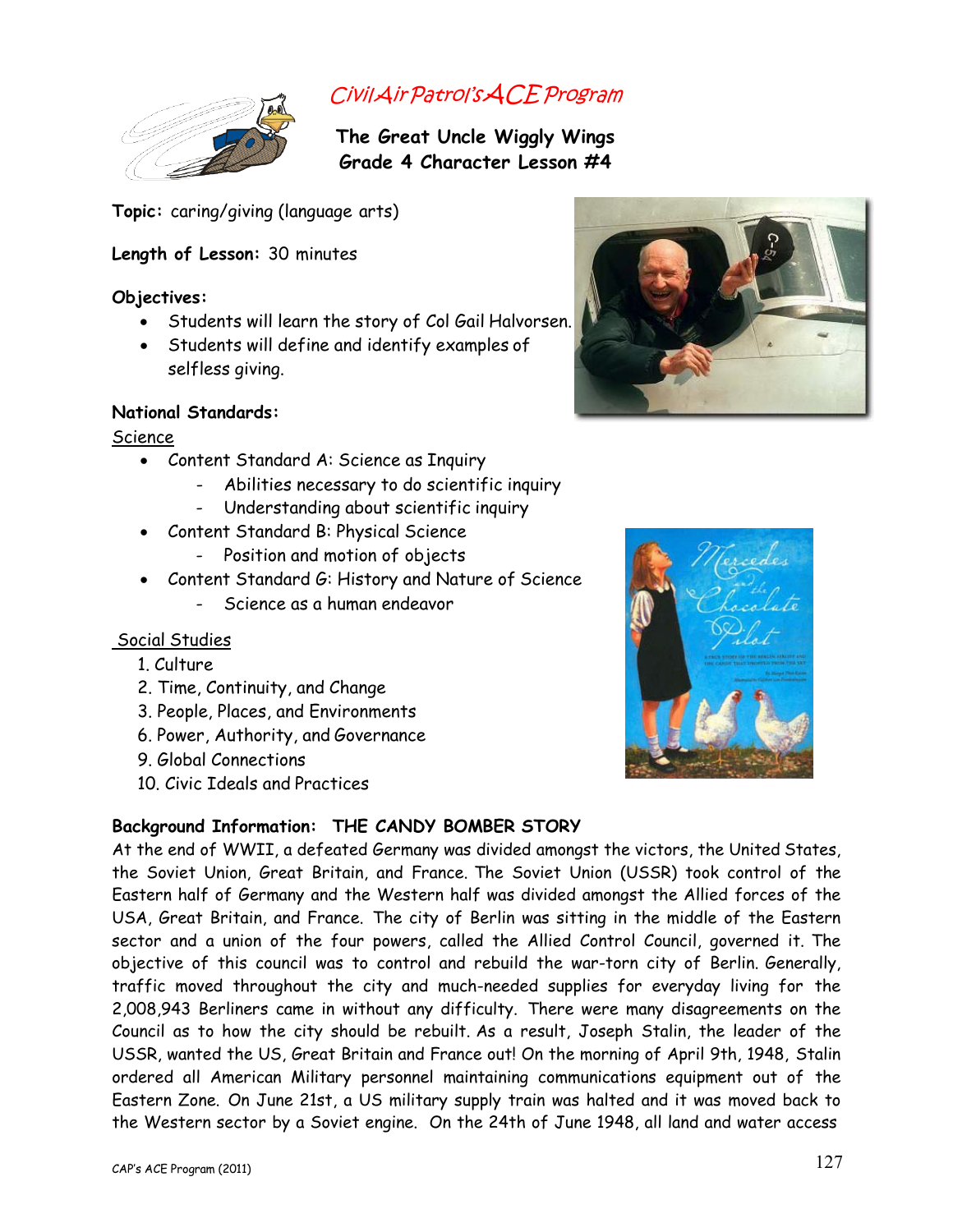to West Berlin was cut off by the Soviets. There were to be no more supplies moved into Berlin. The Allies were certainly not going to stand for this. Diplomacy failed, ground invasions were planned and World War III was eminent. U.S. military commander, General Lucius Clay, had a plan by which an armed convoy through Soviet-controlled Berlin would break the blockade and this action would almost certainly create a war.

British Commander Sir Brian Robertson offered an alternative plan: supply the city by air. It was determined that the city's daily food ration would be 646 tons of flour and wheat; 125 tons of cereal; 64 tons of cooking fat; 109 tons of meat and fish; 180 tons of dehydrated potatoes, 180 tons of sugar; 11 tons of coffee; 19 tons of powdered milk; 5 tons of whole milk for children; 3 tons of fresh yeast for baking; 144 tons of dehydrated vegetables; 38 tons of salt; and 10 tons of cheese. In total, 1,534 tons would be needed daily to keep over 2 million people alive. These figures did not include other necessities, like coal andfuel.

Earlier, in 1945, an agreement was made between all of the powers including the Soviet Union, that three 20 mile-wide air corridors would be established providing access to Berlin. The pact was signed and agreed upon by all the allied powers including the USSR. When the blockade began, the Soviets thought that surely the U.S., Great Britain and France would leave. They were wrong and on June 26, the first American C-47 Skytrain cargo planes landed at Templehof Airport, foreshadowing the great operation that was to come. The great Berlin Airlift began.

This great undertaking was commanded by General William H. Tunner and he was known as the "transportation expert to end all transportation experts" by his commander, General Curtis LeMay.

Life for the people of Berlin was very difficult and had it not been for the Airlift, thousands would have died from starvation and disease. One of the most poignant stories to come out of the Berlin Airlift was that of 1st Lt. Gail Halvorsen, a pilot for the US Air Force. Lt. Halvorsen had a hobby of making home movies and on one of his days off, decided to visit the city he was saving. At Templehof, he noticed, near the end of one of the main Airlift runways, a group of children watching the planes land. He went over to them and started a conversation. They were especially fascinated with him once they found out he was one of the pilots who was flying in their life-giving supplies. He noticed that they did not ask him for handouts of



gum or chocolate. He reached into his pocket and found that he only had two sticks of Wrigley's Doublemint gum. He told them that if they didn't fight over it, he would drop some candy to them, by parachute, the next day when he flew over. They were very courteous and distributed the pieces of gum equally amongst themselves. Before he left, one child asked him how they would know it was he when he dropped the candy. He said, "I'll wiggle my wings!" True to his word, the very next day, on approach to Berlin, he rocked the airplane and dropped some chocolate bars attached to a handkerchief parachute to the children waiting below. Every day, the number of children would increase and he made several more drops. Soon there was a stack of mail at the Base Operations addressed to "Uncle Wiggly Wings," "The Chocolate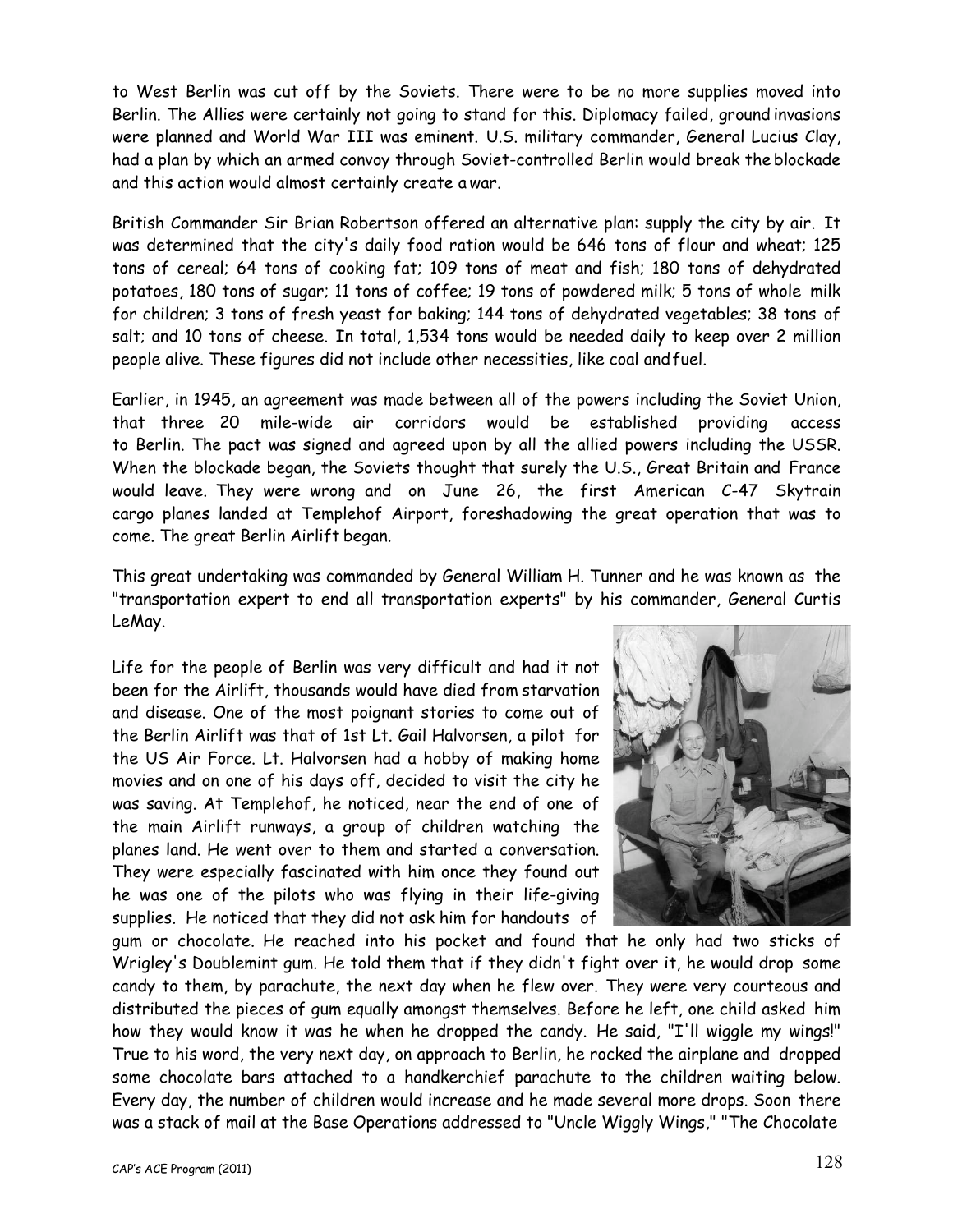Flyer," and the "Chocolate Uncle." Eventually he was "called on the carpet" by his commander because some local newspaper reporter published a picture of Halverson's plane going by with tiny parachutes trailing it. His commander wasn't happy about it, but General Tunner thought it was just the kind of morale boost that the operation needed. It was eventually dubbed, "Operation Little Vittles!" The "Operation" continued and over three tons of candy was dropped over Berlin; some even landed in the Soviet Sector. For this simple, kindhearted gesture, Halvorsen became the most recognized pilot of the BerlinAirlift.

#### **Materials:**

- background information
- *Mercedes and the Chocolate Pilot* by Margot Theis Raven (optional)
- student copies of CAP's Uncle Wiggly Wings booklet (optional) (This booklet was part of your new member AEM materials.)
- supplies for making parachutes (optional see enrichment/extension ideas)



#### **Lesson Presentation:**

- 1. Share the story of Uncle Wiggly Wings from the background information (or read the book Mercedes and the Chocolate Pilot by Margot Theis Raven, or provide copies of the CAP's Uncle Wiggly Wings booklet to share the story).
- 2. Ask students to explain the example set by Col. Halverson. (caring, selfless giving)
- 3. Explain that selfless giving means giving without expecting anything in return.
- 4. Ask students to try to imagine themselves in the place of the young children described in the Uncle Wiggly Wings story. Ask how they would have felt about someone like Col Halverson.
- 5. Ask students to share ways that they can be selfless givers.
- 6. Either allow students to complete some of the pages in CAP's Uncle Wiggly Wings booklet, or select an activity from the enrichment/extension activity list.

#### **Summarization:**

Ask students to share something that they learned today.

Remind students that the story of Uncle Wiggly Wings describes the unselfish actions of a "true" American. Encourage students to look for ways to help others. Even doing something small can help make someone's day very joyful.

#### **Assessment:**

- student answers to class discussion questions
- (optional) Have students draw a picture illustrating the story of Uncle Wiggly Wings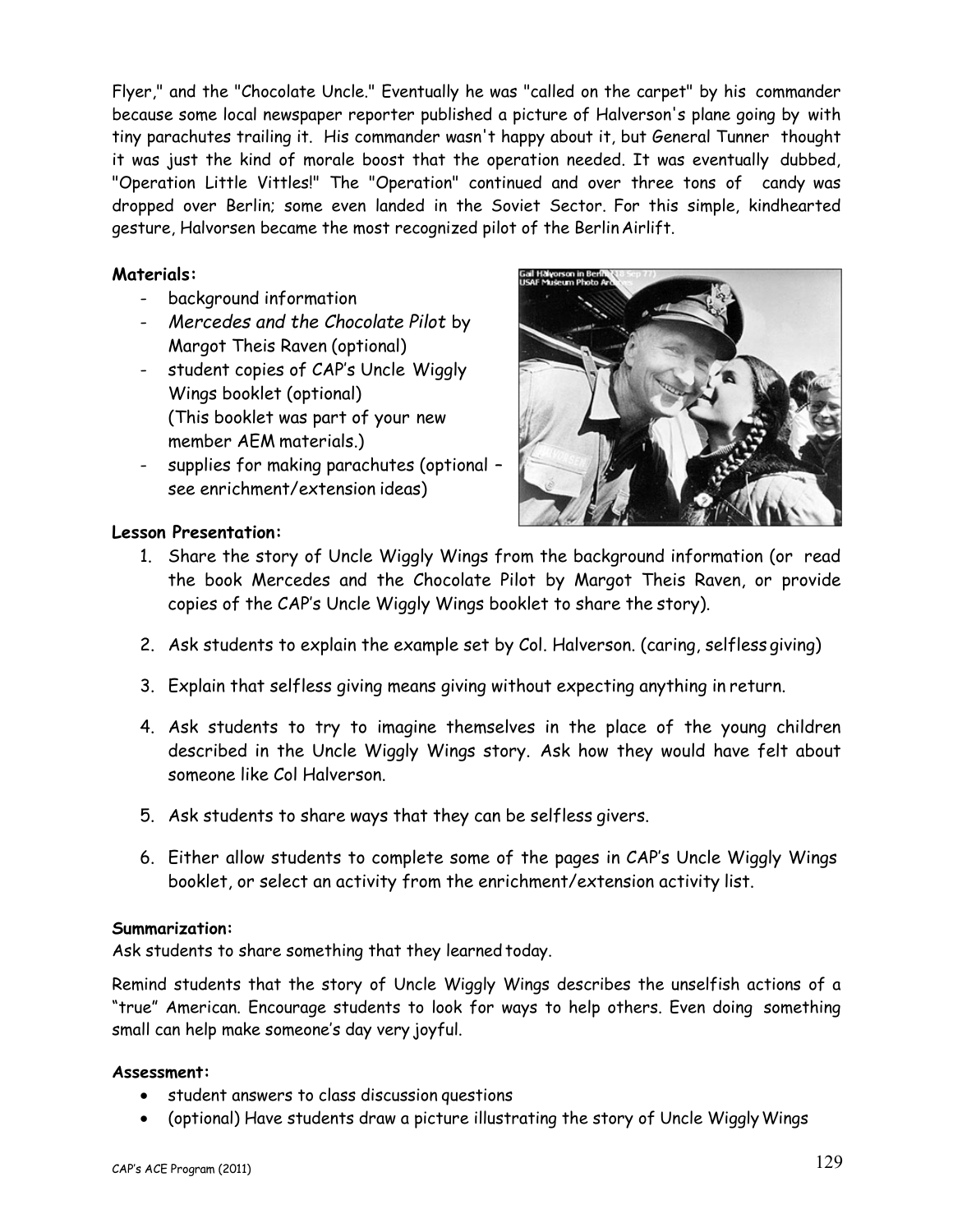#### **Additional activity ideas to enrich and extend the primary lesson (optional):**

- Have students make parachutes in honor of Uncle Wiggly Wings and as a reminder to give to others.
	- 1) Depending upon the size of the parachute you want to make, measure out four equal lengths of household string and cut.
	- 2) One at a time, tie the end of the string to the corner of a square piece of cloth. You can use a square bandanna.
	- 3) The candy bar is wrapped so that the long end will have some extra string available to attach to the parachute. A piece of masking tape was used to hold the string in place to keep the candy from separating when the parachute opens.
	- 4) The four strings (in parachute terms, these are known as shroud lines) should be tied to the candy bar so that each one is an equal length from the attachment point. The parachute is carefully folded with the candy bar on top. When thrown upward, the parachute should open and float gently to the ground.

#### **For smaller parachutes:**

- 1) Use a regular paper napkin. (higher quality ones work best)
- 2) Unfold the napkin all the way.
- 3) Take four strings of equal length and four small stickers (round dot stickers are fine). Attach a string to each corner of the unfolded napkin with the stickers.
- 4) Pull the strings together and tie a knot in the end of the strings to keep them together.
- 5) Attach a miniature candy, like the Hershey miniatures, to the end of the strings. (You can use tape or a paper clip to attach the candy to the strings).
- 6) Toss the parachute in the air and watch it float to the ground. You may choose to drop the parachute at the top of a stairway, but remember safety issues.
- Allow students to experiment with variables while dropping their parachutes. Ask students to change something about their parachutes – like size of the parachute, type of material used for the parachute, weight of object attached to the parachute, etc. – and see what changes about the movement of the parachute.
- Allow groups of students to complete the Lend a Hand pages that follow. Divide students into groups of 3 or 4. Tell students that their task is to pretend that a nearby town experienced major damage from an event such as a tornado, flood, or earthquake. (Choose an event that would be relevant to the area in which you live.) Tell students that their group has been placed in charge of helping someone in that community, and they should pretend that they know the individual. Give each group a card that shows the person they will be helping. Tell each group that they have \$100.00 to help the person. Using their resources (group members, newspaper, Internet, teacher, etc.), explain that each group is to come up with a plan to help their person that involves spending the \$100 and ideas that cost no money.



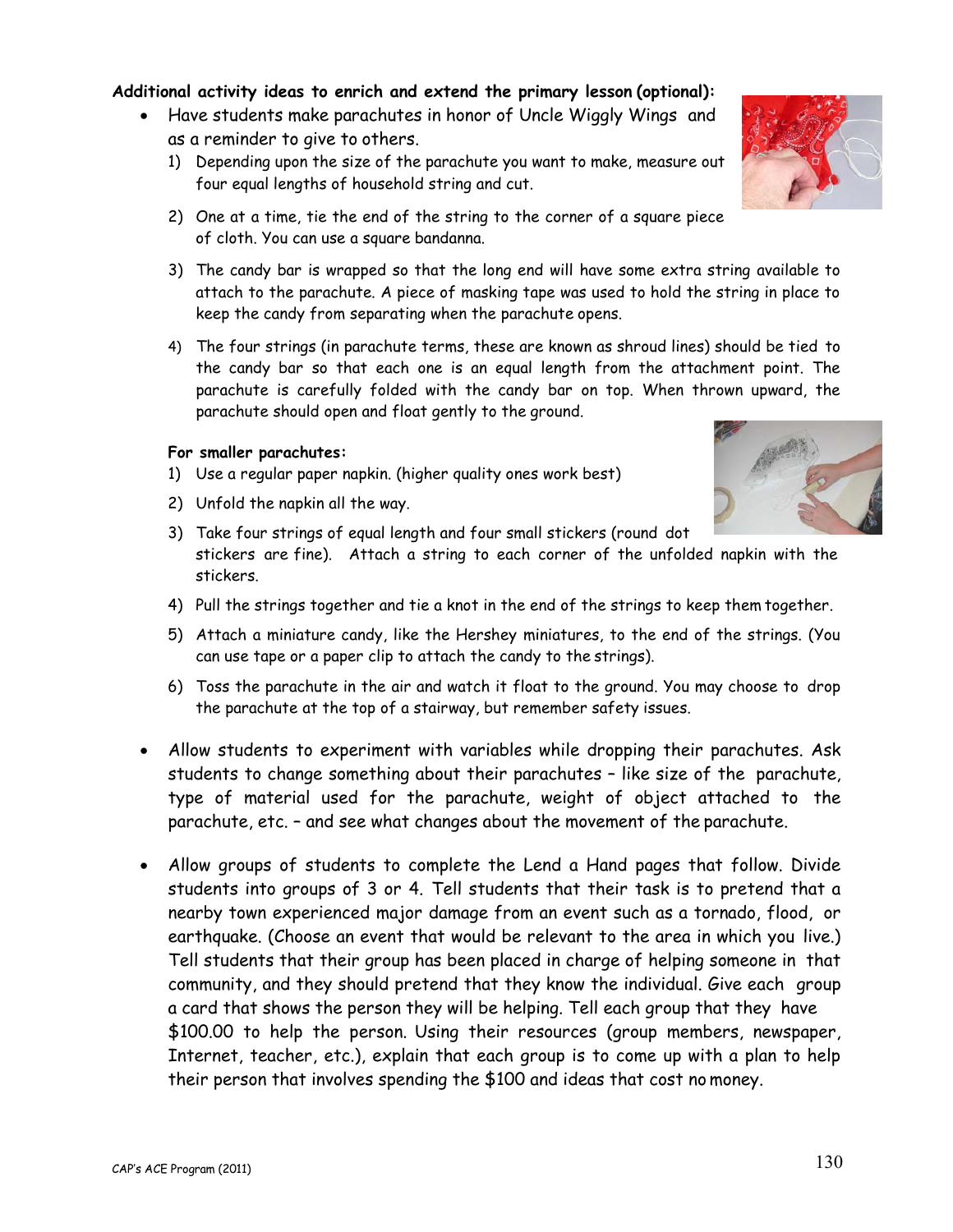# **LEND A HAND CARING CARDS**

Cut out and give one to each group.

| Name: Mrs. Jones                                    | Name: Lakeesha Jordan                                                         |
|-----------------------------------------------------|-------------------------------------------------------------------------------|
| <b>Age: 35</b>                                      | Age: $10$                                                                     |
| Career: Teacher                                     | <b>Grade:</b> $4^{th}$ Grade                                                  |
| <b>Problem:</b> All of the supplies in Mrs. Jones's | <b>Problem:</b> Lakeesha has no electricity at her                            |
| class were damaged. Mrs. Jones has no               | house. Her mom is a nurse, and her mom                                        |
| electricity at home, but her house is o.k.          | needs to work at the hospital. Lakeesha's lost<br>all of her school supplies. |
| <b>About Mrs. Jones:</b> Mrs. Jones works very      | <b>About Lakeesha:</b> She wishes her mom could                               |
| hard at school. She especially likes reading.       | be home. She likes sports.                                                    |
|                                                     |                                                                               |
|                                                     |                                                                               |

| Name: Mr. Bradley                                 | Name: Mr. Drake                                    |
|---------------------------------------------------|----------------------------------------------------|
| Age: $45$                                         | Age: 78                                            |
| Career: Veterinarian                              | <b>Problem:</b> Mr. Drake is in a nursing home. He |
| <b>Problem:</b> Mr. Bradley has many lost animals | misses seeing his family and friends. Many of      |
| being brought to his office. There were also      | his family and friends are trying to help          |
| many animals that were hurt. Mr. Bradley also     | themselves and others that need help.              |
| needs some time to work on his roof at home.      | About Mr. Drake: Mr. Drake likes playing           |
|                                                   | cards and board games.                             |
|                                                   |                                                    |